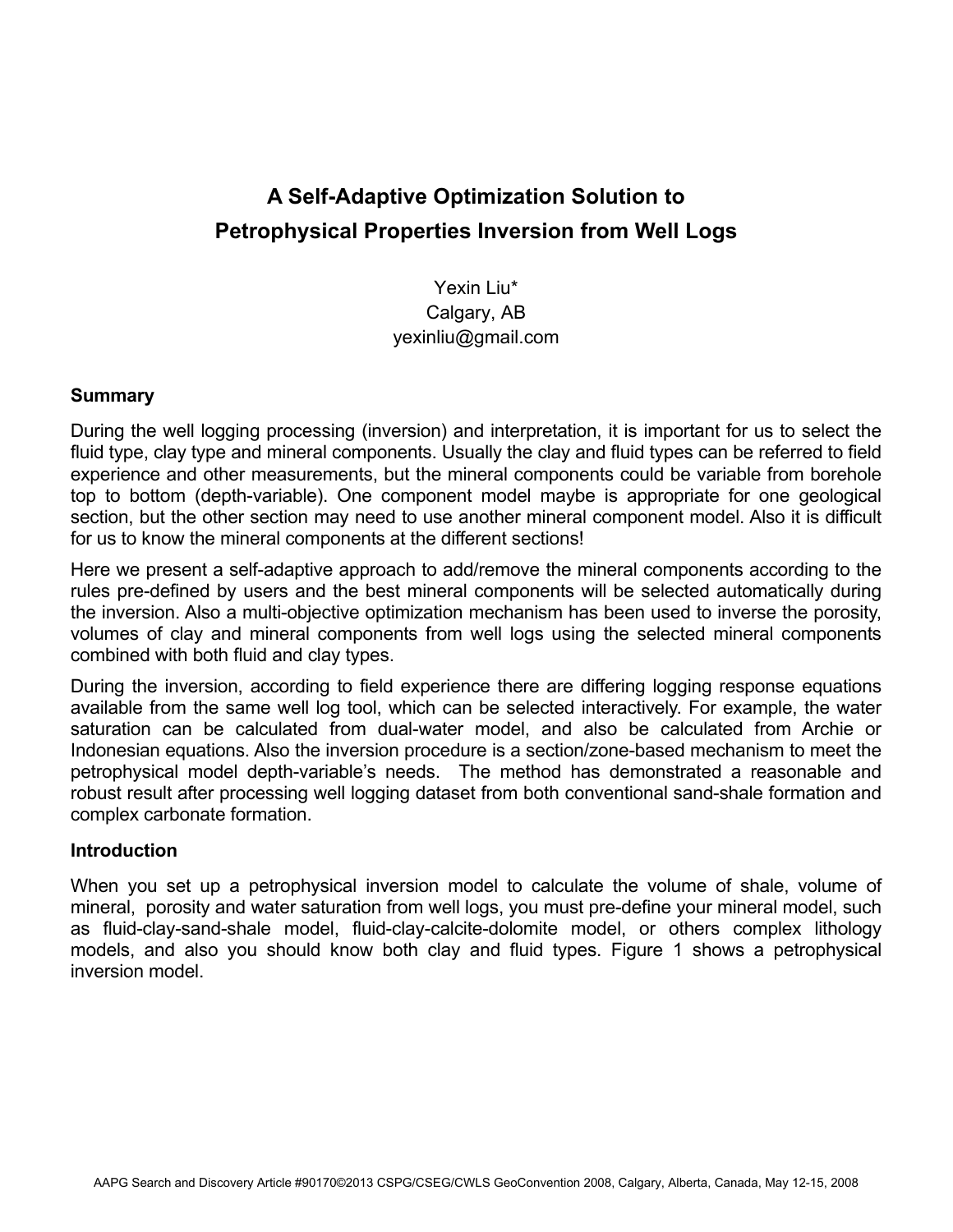| Fluid          | Sas/oil/water, irreducible water, etc.       |
|----------------|----------------------------------------------|
| Clav           | >Bound water, illite, kaolinite, etc         |
| Mineral matrix | → Quartz, feldspar, calcite, dolomite, coal, |

Figure 1 Petrophysical model for well logging inversion

Fluid is important to evaluate whether the reservoir is hydrocarbon accumulation or water. Usually we can calculate water saturation from resistivity tool to evaluate the reservoir. Clay has been used to describe the volume of the non-productive portions of a reservoir. There are several clay types such as illite, kaolinite,montmotillonite, etc. The wet clays are composed of dry clay and bound water. The wet clay volume can be easily calculated using a gamma ray tool. Rock mineral matrix could be sand-shale components or calcite-dolomite, or others. The volume of mineral matix can be calculated from some well logs tools.

It seems we can calculate the volume of clay from a gamma tool, water saturaton from resistivity tool and volume of mineral from density tool or neutron tool. However each response equation of the well logging tool is the function of fulid, clay and mineral components. So it is difficult to use only one tool to calculate one property, such as porosity or volume of clay. In fact well logging responses are the contributions of three parts: the clay, fluid and mineral. Also the contribution of each part will be depth-variable. So we need to adjust the components, such as remove a component or add a component while inversion.

Here we present a self-adaptive regulation mechanism to adjust the mineral components according to field experience rules pre-defined by users, and then a multi-objective optimization algorithm will be used to inverse all the volumes, including fluid, clay and mineral components using all available well logging measurements. Because of ill-posed issues during the inversion, the constrained conditions of properties and the weights of well logging measurements will be applied. The result sounds reasonable and robust.

#### **Method**

A well logging general response equation can be expressed:

 $f(logging) = fluid + clay + mineral matrix$ 

The contributions of well logging response consist of three parts, fluid, clay and mineral matrix

If the logging tool is density, for example, the response equation can be rewritten:

$$
den = \sum_{\text{flushed zone}} den_{\text{fluid}} * volume_{\text{fluid}} + \sum_{\text{undisturbed zone}} den_{\text{fluid}} * volume_{\text{fluid}} + \sum_{\text{dens.}} den_{\text{total}} * volume_{\text{fluid}}
$$

If the tools measure only flushed zone, such as gamma ray tool, the fluid contributions of undisturbed zone should be removed. Otherwise, if the tool only measures the undisturbed zone, such as true resistivity tool, the fluid contributions of undisturbed zone will be removed.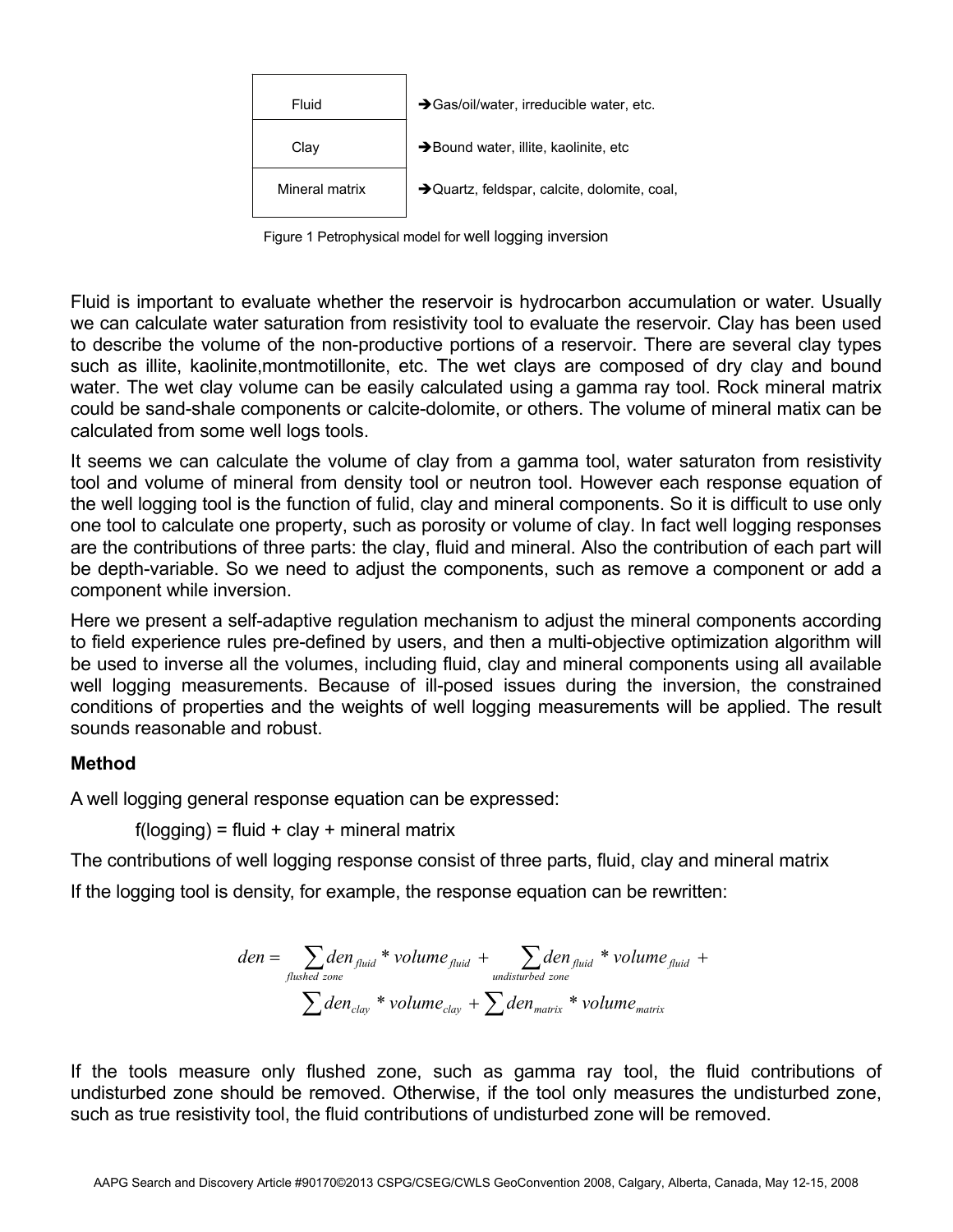# *Fluid types:*

There are several fluid types which can be added to your model, such as gas, oil, and water

#### *Clay types:*

Wet clays are composed of illite, kaolinite, etc. Bound waters are removed from wet clays to obtain the dry clay volume.

#### *Mineral components:*

The field experience rules can be pre-defined to determine whether the mineral components should be removed or added to your petrophysical model during inversion. For example, coal component could exist when density is less than 1.9 kg/cm3. While inversion, the petrophysical model will add coal to your mineral components, otherwise, the coal will be removed from your mineral components automatically. Also some case-based experience could be integrated into the inversion procedure when add/remove the mineral component. For instance, If there are only sand-shale components at your areas, the calcite, dolomite, etc should not be selected.

## *Multi-objective optimization & Ill-posed problems:*

The components to be selected from fluid, clay and mineral matrix will be the functions of well logging measurements. Each response equation of well logging measurement can construct one inversion objective. The porosity, water saturation, volume of clay and volume of mineral are the target properties of each function. If more well logs are available, we can combine the response equations to construct more objective functions. The multi-objective optimization solution can easily inverse the target properties. However, because the well logging is affected by borehole geometry, temperature and pressure, although the influence can be corrected before inversion, the ill-posed issues still are a big challenge for inversion.

Because of ill-posed issues, solutions might not be unique and/or might not depend continuously on the data. Hence their mathematical analysis is subtle. Usually when the logging reading is a minor change, the output will have no solution or the output is not robust. Here a multi-objective optimization solution is presented to solve the ill-posed issues. All well logging response equations can be normalized using their standard deviation to remove measurement unit affection and then the penalty factors will be applied to some objective functions when the target property cannot meet the constrained conditions, and also a small random variable with mean zero to add the response equation and target properties. The Broyden-Fletcher-Goldfarb-Shanno (BFSG) method is selected to optimize and inverse the property and it performs extremely well.

## **Examples**

Figure 2 shows an example of the sand-shale components inversed by the method presented here. The 4th track is the volume of clay and mineral matrix. The volume of coal can be easily calculated using the experiece rules during invversion. The fluid types will be gas and water. A dual-water resistivity model will be applied to calculate the water saturation. Figure 3 is a complex carbonate model. The mineal components are composed of quartz, calcite, dolomite and coal. During inversion, the petrophysical model will adjust the mineral components according to pre-defined rules and well loggings. The above quartz zone and bottom calcite and dolomite zones are easily found. And also there is a possible low porosity limestone reservoir zone at the bottom. The quality control curve shows the porosity, volume of clay, water saturation and volume of mineral components are resonable.